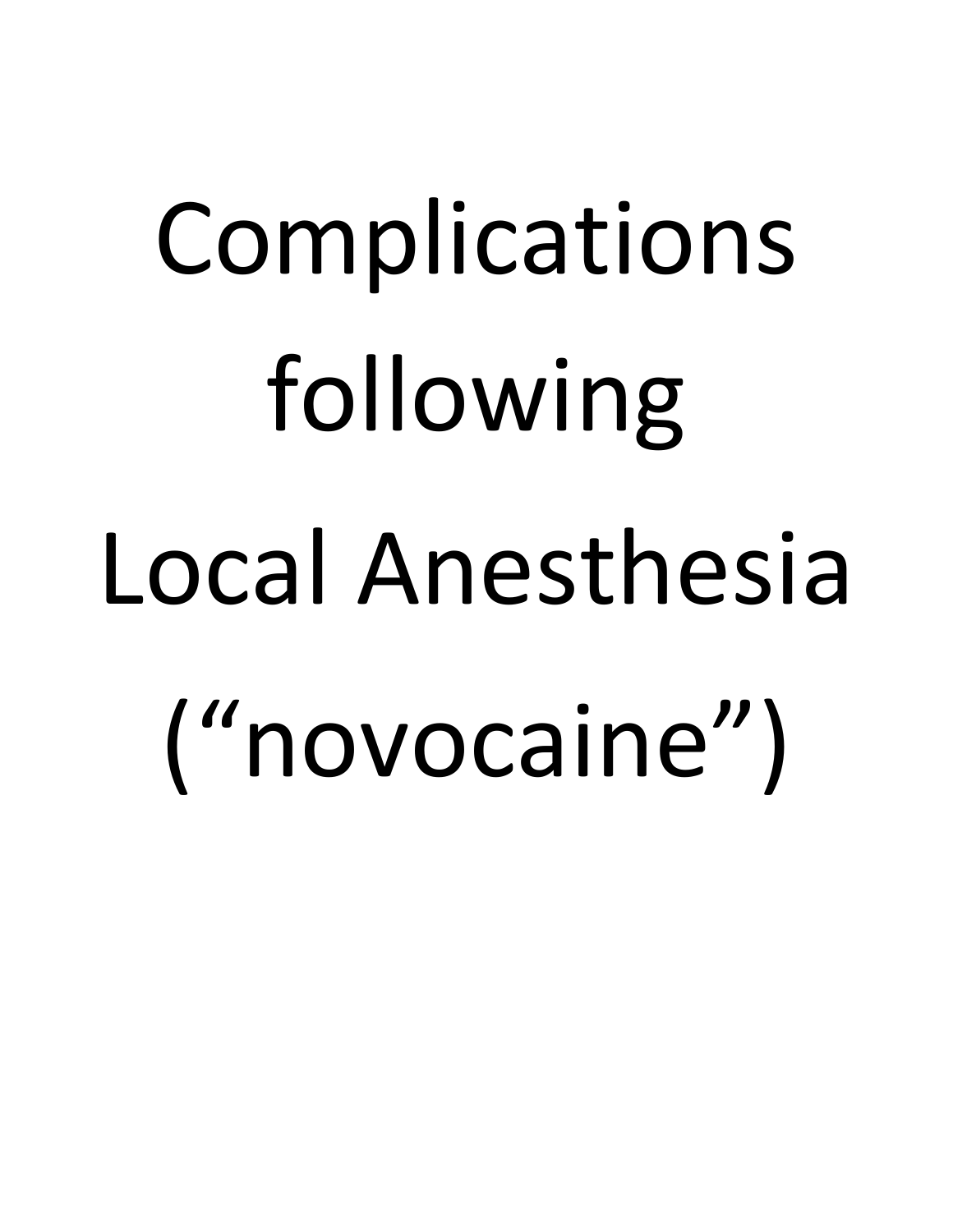# **Complications following local anesthesia**

Administration of local anesthetics is daily routine for most dental practitioners. Normally, the effect is achieved and no adverse effects are seen. However, complications, even very serious ones, can occur in daily practice.

Complications related to local anesthesia can be divided into two categories: peroperative and postoperative complications. Both can usually be be avoided by using the correct technique and dosage. However, if complications occur, the dentist should know how best to manage them.

In this review the most common complications are presented. The preventive measures as well as treatment possibilities are also shortly described.

In this review we present the most common pre-operative and post-operative complications in local anesthesia, as well as preventive measures and treatment possibilities.

# **Peroperative complications**

### **Needle breakage**

Needle breakage during local anaesthesia is becoming a less common complication than it was a few years ago. This is due to a larger awareness of the possible causes and methods for avoiding such complications. Reasons for needle breakage can be categorized into six different groups:

- weakness of the alloy,
- narrowness of the needle, NOT USED
- reusage of the needle, NEVER DONE
- incorrect technique,
- sudden movement of the patient  $(1)$  or practitioner, and
- manufacturing defects (2).

Page 1 of 9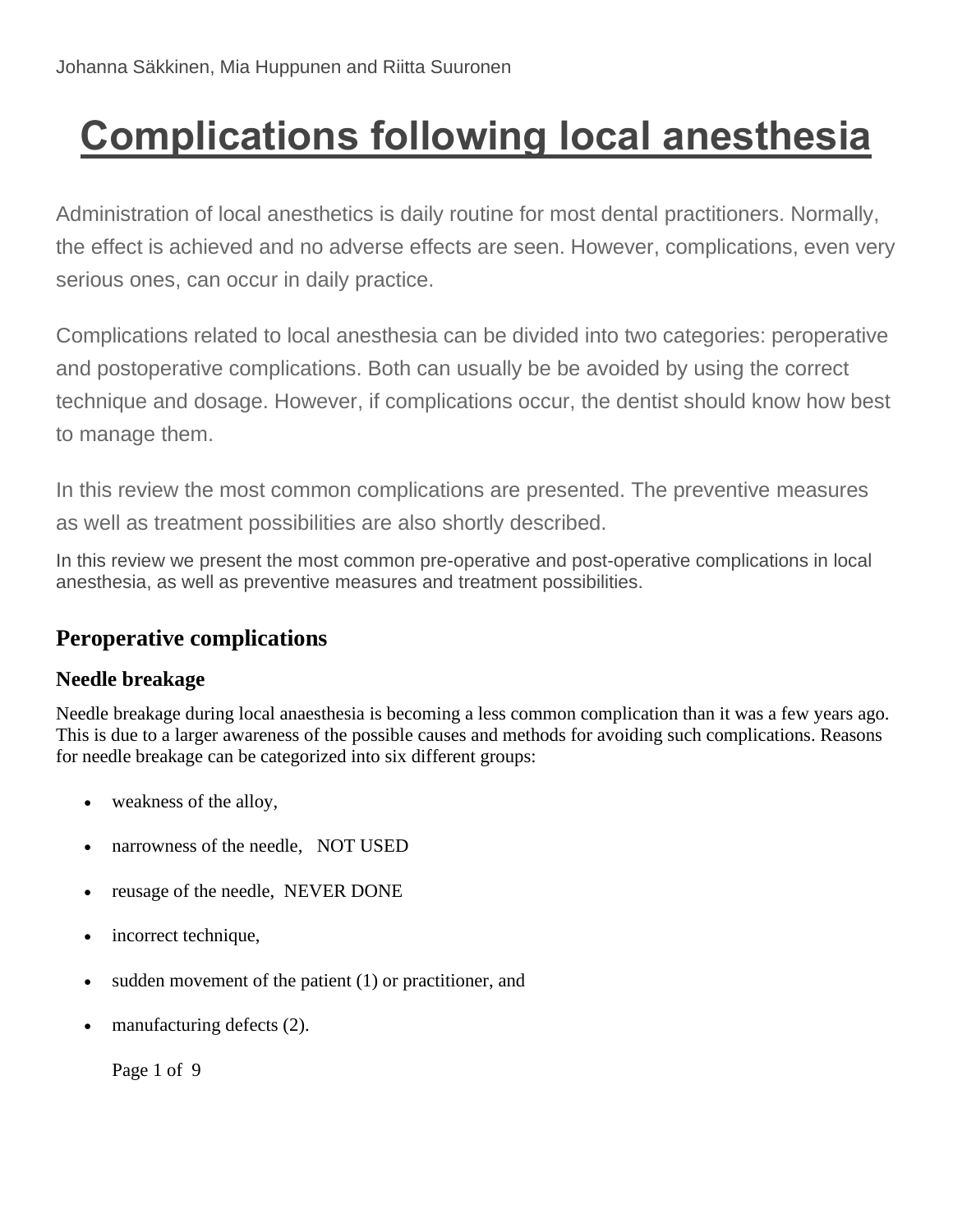Metal alloys used nowadays in injection needles are flexible, stainless and more durable than previously. This has decreased the number of needle breakages, but has not entirely solved the problem. Flexibility and narrowness allow the needle to be penetrated softly into the tissue; however the needle can breake more easily when bent or otherwise used incorrectly  $(3)$ .

Reusage of needles among different patients should be history in contemporary dentistry; yet, this may happen during the same appointment when giving additional dosages of anaesthetics to the same patient. Repeated injections with the same needle cause fatigue of the structure and the risk of needle fracture increases (4). The practitioner should be careful and always check all needles for any deformations before injection.

False techniques include aggressive insertion of a needle into the tissue, sudden changes in the direction inside the tissue or a too deep penetration, all of which may lead to a broken hypodermic needle. If the needle goes up to its hub inside the tissue before getting bone contact, the dentist should check if the injection site is correct and the needle is long enough for achieving the target nerve. The hub is the most common point of needle fracture.

It is important to know adequate techniques for different areas in the mouth to be able to inject without bending the needle and inserting it too deep. Aggressive movements and change of direction creates forces against the needle from its sides and can lead to a sudden breaking. Any movement that causes needle deflection should be avoided. Aggressive insertion can lead to sudden movements of the patient making the dentist unable to control the movements of the needle  $(1,3-5)$ .

Manufacturing defects seldom happens. However, they still do occur, and with large manufacturing lots of defects are unavoidable. Dentists should always check all the instruments, also the injection needles, before using them. If there is any suspicion of inadequate product quality a new one should be used.

*What to do when the needle breaks? –* The first thing to do if the needle breaks is to stay calm and try to localise the broken hypodermic part left in the tissues. Tell the patient what has happened and try to relax and comfort him/her. Stabilise the patient's jaws so that he/she cannot move them in order that the needle fragment stays in place. If the patient moves the jaws and the muscles of the masticatory system, the tension of the tissues is released and the needle continues to penetrate the tissues and thus may cause pain (3). Movement of the needle fragment can cause trismus if impacted into muscles attaching to the styloid process. It would be useful to have a pair of forceps at hand if needed (3,4). If possible try to take radiographs of the suspicious area. If you cannot remove the broken part yourself, refer the patient to the closest department of oral and maxillofacial surgery with possible radiographs and a report about the complication and how you tried to treat it. Be sure to inform the patient accordingly.

In the department of oral and maxillofacial surgery the patient is examined and the needle is removed surgically under general anaesthesia. This will provide complete immobility and muscle relaxation. Methods used to localise a hypodermic needle fragment are 3-D CT-scans, metal detectors, stereotactic techniques with guided needles, electromagnets and ultrasonographies (1,2,5). Antibiotics, analgesics and careful oral hygiene are indicated postoperatively (2).

Page 2 of 9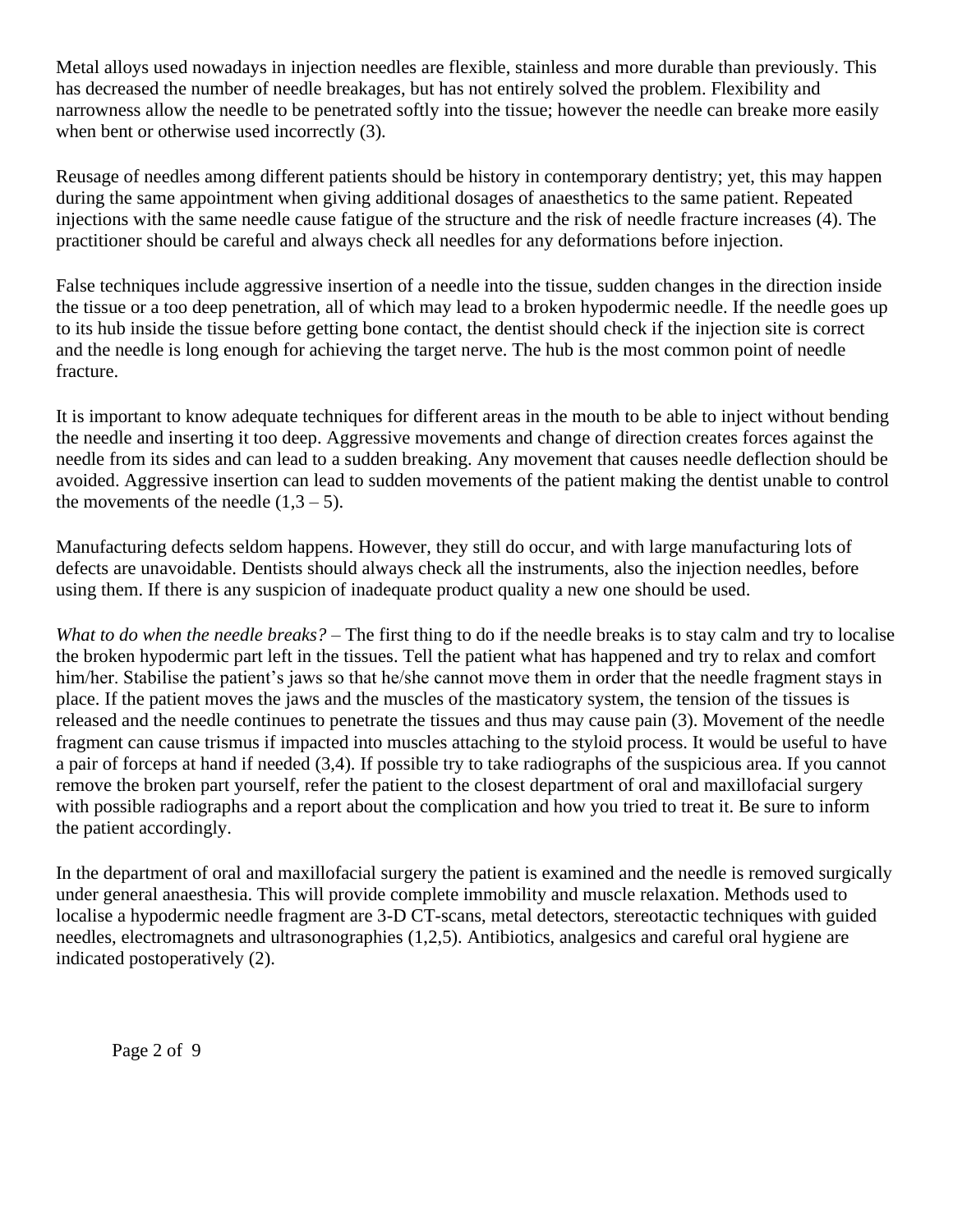# **Pain at injection**

Pain during administration of the local anaesthetic solution can be caused by many reasons.

Factorsdepending on the solution are low pH-value that may irritate the tissue, and the temperature of the solution – warmer feeling more comfortable than cold. The cartridge can be warmed in the practitioners hand or in warm water before injection (6).

The practitioner-related factors relate to the technique used. Fast injections and high injection pressures cause rapid swelling of the tissue and pain. This can be avoided only by a slower injection. Aggressive insertion of the needle can tear soft tissues, blood vessels, nerves or periosteum and cause more pain and other complications. An inadequate injection site can lead to an intramuscular or intraneural injection. When the needle penetrates a nerve, the patient feels a sudden «electric shock» in the distal area of the nerve. Pain after intramuscular injection is due to fibrosis or inflammation inside the muscle (7).

# **Hypersensitivity and allergy**

Hypersensitivity or allergy to local anaesthetic is very rare. It is estimated that less than 1 % of all complications are caused by allergy (8,9). Many of the complications suspected to be allergic are actually psychogenic reactions caused by fear of dental treatment. Another reason may also be the presence of adrenaline in local anaesthetic which can cause several general symptoms, including palpitation. Naturally, sometimes a patient may suffer from an allergic reaction. In such cases the allergen is usually an additive, for example bisulphite or paraben, which is used as preservative in injectable local anaesthetic formulation. Latex may also be a potential allergen. Some of the anaesthetic cartridges have latex rubber stoppers. During injection, latex can be released from stoppers and hence cause an allergic reaction to latex-hypersensitive person (10).

Allergic reactions vary from a mild skin irritation or rash to an anaphylactic shock. The main signs and symptoms of anaphylactic shock are chest discomfort, urticaria, stomach pain and dyspnoea. An anaphylactic reaction can rapidly lead to a life-threatening condition due to airway passage obstruction in association with laryngeal oedema (11). Therefore, it has to be treated immediately.

If such complications are observed, it is very important to determine its actual cause. Inadequate diagnosis and treatment can be life-threatening to the patient. Skin or intra-oral tests can be used to find a real allergen and help the patient in avoiding exposures to those agents (12,13).

# **Overdosage and toxicity**

Local anaesthetic toxicity in dental practice is rare. A toxic reaction can occur when the concentration of local anaesthetic in circulation increases too rapidly. When injecting into a highly vascular area there is a risk of an intravenous injection. In addition, overdosage may lead to intoxication (14).

The toxic effect is primarily directed to the central nervous system and cardiovascular system. Typical symptoms are restlessness, convulsion and loss of consciousness. More severe symptoms can be coma, respiratory arrest, increase in blood pressure and heart rate and even vascular collapse and cardiac arrest  $(11,15)$ .

Page 3 of 9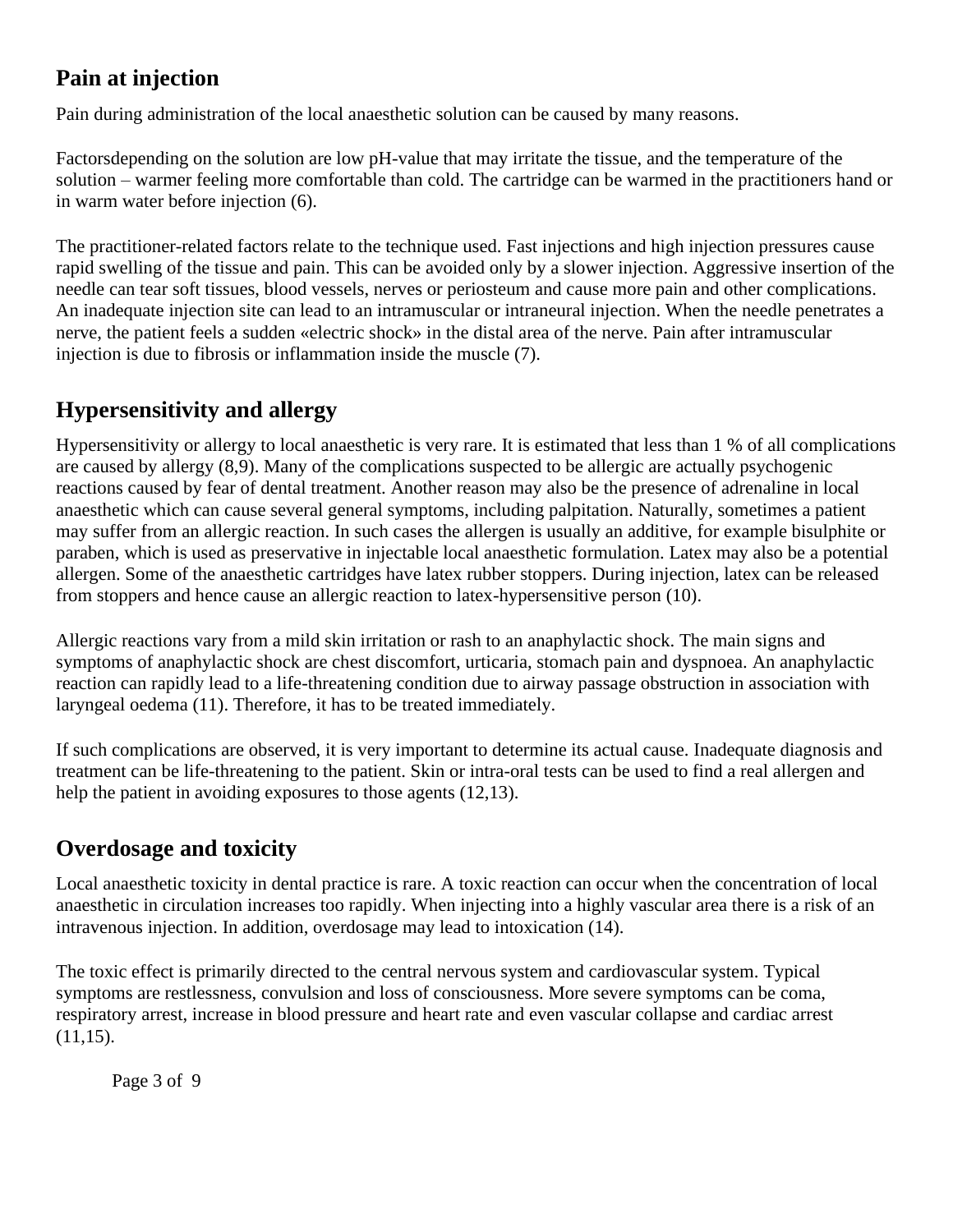Toxic effects appear usually within five to ten minutes after injection, but if local anaesthetic is injected intravenously, responses may be immediate. Naturally, toxic reactions are more common in block anaesthesia than in infiltration anaesthesia (11).

Toxicity can also be produced by vasoconstrictors, such as adrenaline, in which case the possible symptoms are manifestations such as increase in fear and anxiety, tremors, headache and palpitations. Special caution should be exercised when a patient suffers from hyperthyroidism or hypertension (16,17).

To avoid toxicity, dentists should keep in mind the maximum safe doses of anaesthetics. In children and elderly patients, safe levels of anaesthetics are lower than in the remaining population. For example, a maximum safe dose of lidocaine hydrocloride 20 mg/ml with adrenaline 12.5 g/ml for healthy adults is 10 ml which means 5.5 cartridges. For children the maximum dose is 4.4 mg/kg, which means in a child of 20 kg less than 2.5 cartridges of anaesthetic. Maximum doses of some injectable local anaesthetic are listed in Table 1 (18).

#### **Table 1.**

| <b>Product name</b>          | <b>Effective agent</b>                                   | <b>Maximum</b> dosage                               |
|------------------------------|----------------------------------------------------------|-----------------------------------------------------|
| <b>Xylocain Dental</b>       | Lidocaine hydrochloride $20$ mg/ml +                     | For adults 10 ml (5.5 cartridges). For children 4.4 |
| adrenalin <sup>®</sup>       | adrenaline 12.5 g/ml (1: 80 000)                         | $mg/kg$ (20 kg; less than 2.5 cartridges)           |
| Ultracain D-                 | Articaine hydrochloride40 mg/ml +                        | For adults 12.5 ml (7 cartridges). For children 5.0 |
| Suprarenin <sup>®</sup>      | adrenaline 5 g/ml $(1: 200 000)$                         | mg/kg (20kg; less than 1.5 cartridges)              |
| Ubistesin <sup>®</sup> Forte | Articaine hydrochloride 40 mg/ml +<br>adrenaline 10 g/ml | For adults 12.5 ml. For children 0.175 ml/kg        |
| <b>Citanest Dental</b>       | Prilocaine hydrochloride30 mg/ml +                       | For adults 10 ml (5.5 cartridges). For children 6.0 |
| Octapressin <sup>®</sup>     | felypressin $0.54$ g/ml                                  | mg/kg (20 kg; 2 cartridges)                         |

Old age results in a systemic catabolic condition which means, among other things, a decreased metabolism of local anaesthetics. The situation is the same in patients suffering from a liver insufficiency. The dosage of the local anaesthetic for these patients should be reduced. In addition, to avoid toxicity, aspirating technique should be used before and during injection. In this manner an intravenous injection can be avoided – even though it has been noticed that an intravenous injection can occur without inducing positive aspiration (19). Therefore, it is important to monitor the patient for possible side effects during injection. Anaesthetics should always be injected slowly. In addition, slow injection helps the anaesthetic to remain in the target area rather than being flushed into distant sites (16).

## **Lack of effect**

Sometimes the dentist faces a problem, where the patient, despite a conventional anaesthesia, still feels pain during treatment. The problem is most common with block anaesthesia especially in the lower jaw. Reasons of failures in dental local anaesthesia can be classified as 1) anatomical, 2) pathological, 3) psychological and 4) poor injection technique (20).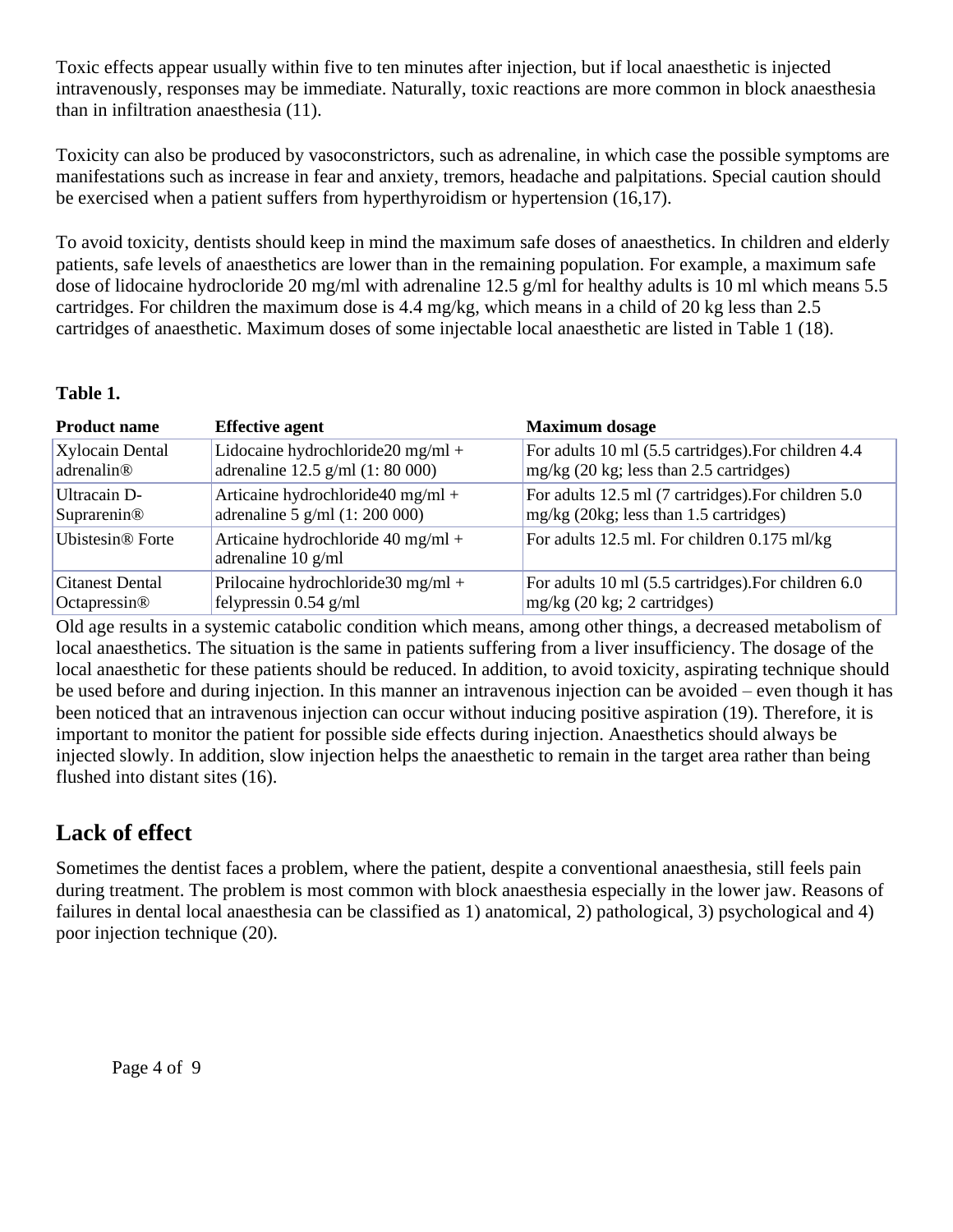*Anatomical reasons* include accessory nerve supply, variation in foramen location, and abnormal course of the nerves. Bifid alveolar nerve or mandibular canal can also inhibit the wanted effect. Thick cortical plate of the mandibular alveolus precludes infiltration of anaesthetic and therefore infiltration anaesthesia is insufficient in the lower jaw. Teeth can be innervated by more than one nerve trunk. Maxillary molar teeth may have pulpal supply from the greater palatine nerve, and maxillary anterior teeth may receive innervation from the nasopalatine nerve. In the mandible, a long buccal or lingual nerve can sometimes provide innervation to molar pulps. The lingual nerve is usually blocked by conventional inferior alveolar block, but to anesthetise the buccal nerve, an additional pulpal infiltration is required (21). To get an adequate anaesthesia it is important to know the anatomy of the nerve and its variations. In complicated situations radiographs can be used to help specify the situation of foramina or mandibular canal.

*Pathological reasons* for failure of anaesthesia are trismus, infection, inflammation and previous surgery or trauma. When mouth opening is limited, it is impossible to use conventional techniques of inferior alveolar nerve block. Therefore, the so-called Akinosi (closed-mouth) technique is useful (20). If the pulp is inflamed, the low tissue pH is said to cause lack of effect of anaesthesia in that area. However, this does not explain failures in block anaesthesia, where the solution is injected 4 to 5 cm from the inflamed area. A possible reason is hyperalgesia; inflammation makes nerves more sensitive. A minimal stimulation can cause pain perception. In these patients, to obtain a sufficient anaesthesia more solution has to be injected, for example by combining block and infiltration anaesthesia. Supplemental intra-ligamentary or intra-osseous injection can be used if necessary  $(20,21)$ .

*Psychological factors* such as fear and anxiety can cause failure in local anaesthesia. To enable successful anaesthesia, relaxation of the patient is sometimes needed. For this the use of a sedative like benzo-diazepines may be helpful (21).

The most common reason for insufficient anaesthesia is *poor technique*. In inferior alveolar block anaesthesia a common mistake is to inject the anaesthetic too soon on anterior ascending ramus as the needle point touches the lingual cortical bone anterior to the lingula. Another mistake is to inject inferior to the mandibular foramen. The solution can be directed away from a nerve if it is injected too rapidly and forcefully, which can lead to insufficient anaesthesia, too (21).

The best way to reach adequate inferior alveolar nerve block is the direct technique, where the needle is inserted immediately medially to the pterygomandibular raphe in such a way that it approaches from the opposite side of the premolar region and bisects the thumbnail placed at the deepest portion of coronoid notch. The needle should be inserted to a depth of 15 to 25 mm. If conventional block fails, it has to be repeated. A useful technique is, for example, Gow-Gates' technique where the needle penetrates higher than with conventional block (20).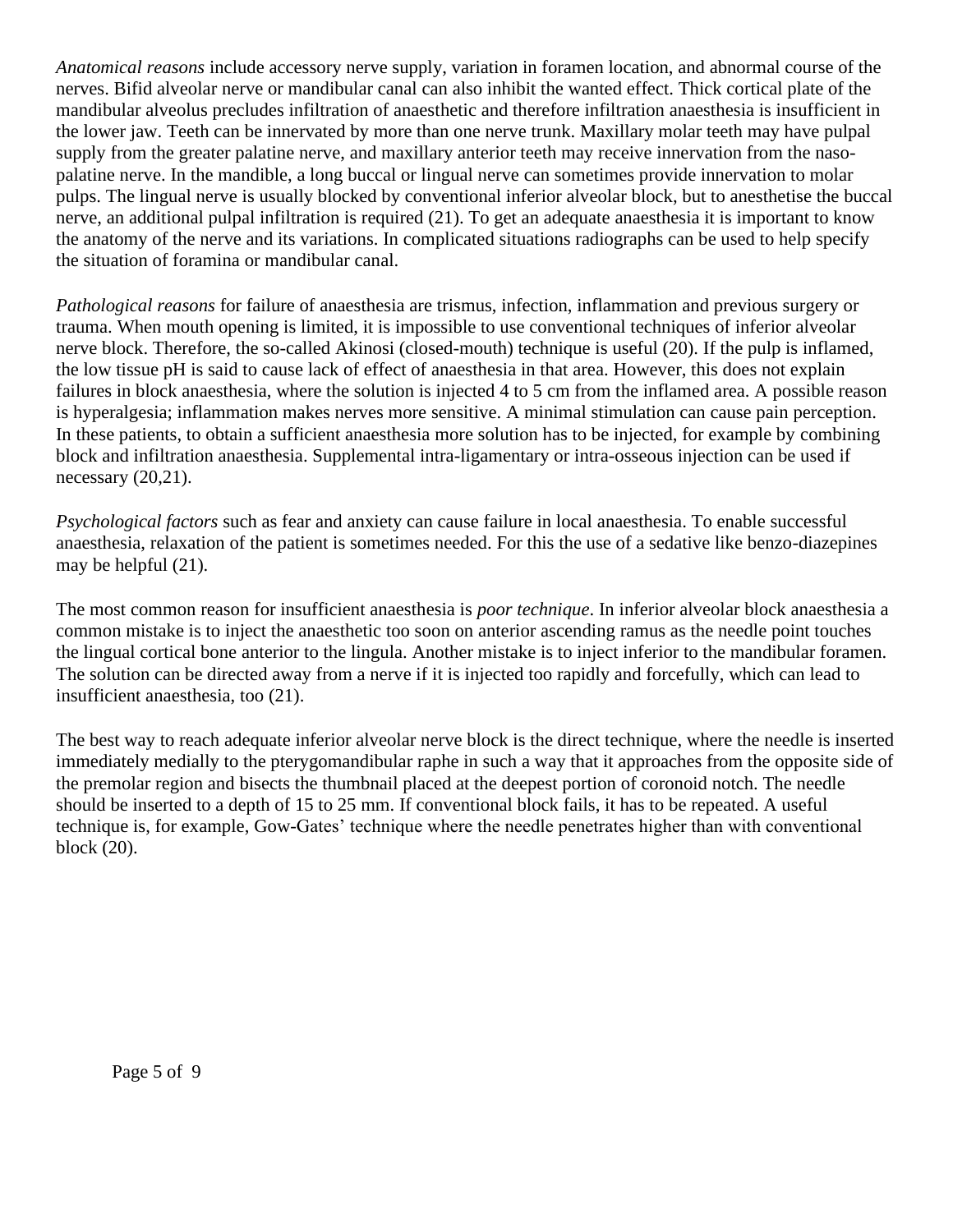#### **Table 2.**

- Be careful
- Know the medical history of the patient (diseases,
- Know the anatomy
- Right technique and instruments
	- o bone contact
	- o aspirate
	- o do not inject against hard pressure
	- o inject slowly
	- Use the minimum necessary doses of anaesthetic
- Use sedatives if necessary

# **Postoperative complications**

# **Haematoma**

A haematoma is caused by penetrating the vessel with the needle or by an intravascular injection, which causes trauma to the affected blood vessel. Trauma causes bleeding into the tissue and the formation of a haematoma (14). Many areas intraorally are highly vascular and target nerves are accompanied by large vessels. Blood pressure in an artery that has been damaged has to be high enough for a large hematoma to occur. Different parts of the maxillary artery can be affected in the IAN-block, the second division block, the posterior superior alveolar nerve block and the infraorbital anaesthesia. Penetration of the anaesthetics to the orbital area can also cause temporary blindness and ocular paralysis.

It is important to learn adequate techniques, anatomical landmarks and to avoid relocating the needle to different sides inside the tissue. Haematoma formation can be avoided by careful aspiration before injecting the anaesthetic and by gentle removal of the needle. Haematomas can be large, they can appear rapidly and be dramatic in appearance, especially in the infraorbital space. It is important to inform the patient and re-evaluate the possibilities of continuing the treatment (7,22,23).

# **Trismus**

Trismus after anaesthesia is usually caused by intramuscular injection of the anaesthetics in the pterygomandibular space. It can occur even 2 – 5 days after inferior alveolar block anaesthesia. Affected muscles are usually either the lateral pterygoid muscle or the temporal muscle. Anaesthetic solutions are usually cytotoxic and can cause inflammation inside the affected muscle and trismus (14). Intramuscular injections can cause haematoma formation inside the muscle and fibrosis, which lead to trismus (24). Trismus can also follow multiple injections to the same area, by a large haematoma or infection close to the area. Needle fracture in the muscles inserting to styloid process can cause a painful and sever trismus. It usually disappears within a few days without the need for further treatment.

For treatment in severe cases, heat therapy, analgesics, soft diet, muscle relaxants or physiotherapy should be considered. Trismus caused by an infection always needs antibiotics or even a surgical intervention to heal (24). Awareness of the anatomical landmarks and muscles, careful insertion of the needle and bone contact before injecting are good methods for avoiding the painful trismus (22).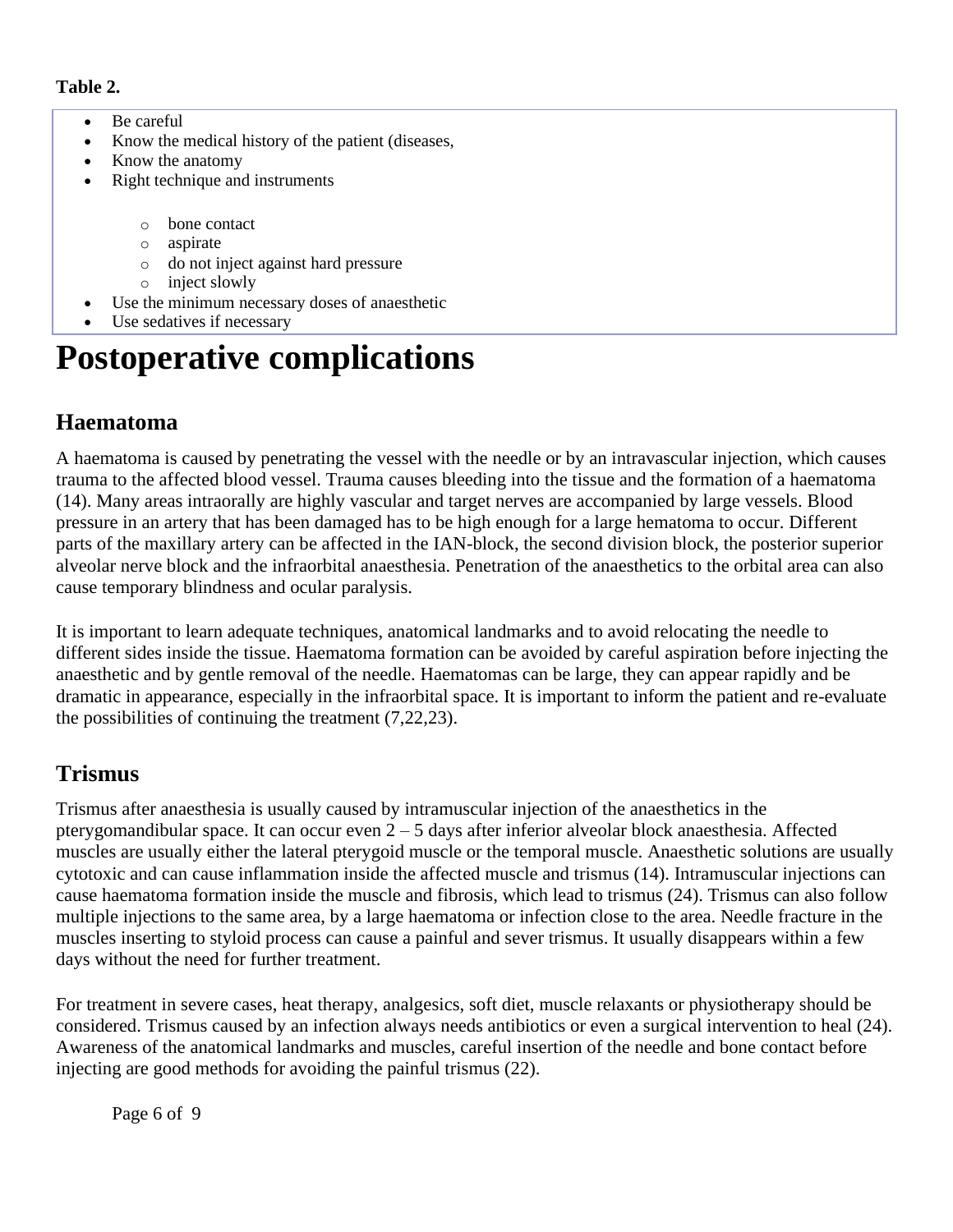# **Postoperative paresthesia or neuralgia**

One group of local complications in dental local anaesthesia include paresthesia, neuralgia and other neural complications. Inferior alveolar nerve block is the second-most common cause of permanent altered sensation of trigeminal nerve (the most common is third molar removal). However, these kinds of injuries are rare; about 4:100 000 (25,26).

Paresthesia can for example result from nerve injury during needle insertion or withdrawal. A nerve injury can be caused by direct nerve trauma when the needle is penetrating the nerve or when the tip of the needle scratches the nerve. Trauma feels like an "electric shock» throughout the distribution of the involved nerve, and the patient may suddenly jerk his/her head or jaw. Injection must be ceased immediately if this occurs, and the needle must be replaced in a slightly different location when retrying injection (22,27).

When contacting bone the tip of the nerve can be damaged with developing barbs in the needle, which injure the nerve on withdrawal (25).

It is reported that haematoma after local anaesthetic administration has caused altered sensation. If the needle is injuring one of the smaller intraneural blood vessels a neurotoxic intraneural haematoma can occur, and iron and free radicals from the haematoma affect the nerve (25,28). The lingual nerve seems to be most commonly affected. When the mouth is wide open, the lingual nerve is held tightly in the tissues and is unable to be deflected by the needle. Inferior alveolar, mental and buccal nerves can also be affected due to local anaesthesia. Of these buccal nerve damage is the most rare. In addition to total or partial anaesthesia, altered sensation can mean deep, burning pain or flushing over the associated cheek. If chorda tympani is involved there may be alteration in taste sensation.

Paresthesia or neuralgia is usually transient, but may be permanent if anaesthetic solution is injected directly into the nerve. There-fore, injection against pressure must be avoided. Actually, it is very difficult to inject into a nerve because of the tight epineurium. Instead of that, when the needle has transfixed the lingual nerve after injection and is withdrawn through the nerve, a little amount of anaesthetic into the lumen and onto the needle can cause a chemical damage (25).

Following posterior alveolar nerve block, temporary blindness and diplopia has been reported. This probably is due to a spread of anaesthetic near the nerves innervating muscles of the eye, and/or even into contact with the optic nerve, and therefore disturbs the function of the nerve (27).

If a nerve is damaged due to dental local anaesthesia the best treatment should be medical. Exploratory surgery has been unhelpful because there is usually not a total disruption of the nerve fibers, and the symptoms have occasionally become even worse after surgery. If dysesthesia is the main problem it should be treated by managing the pain (25).

The most important trick to avoid neural complications as well as nearly all complications relating to administration of local anesthetics is the right technique and a good knowledge of the anatomy of the trigeminal nerve and the adjacent anatomical structures.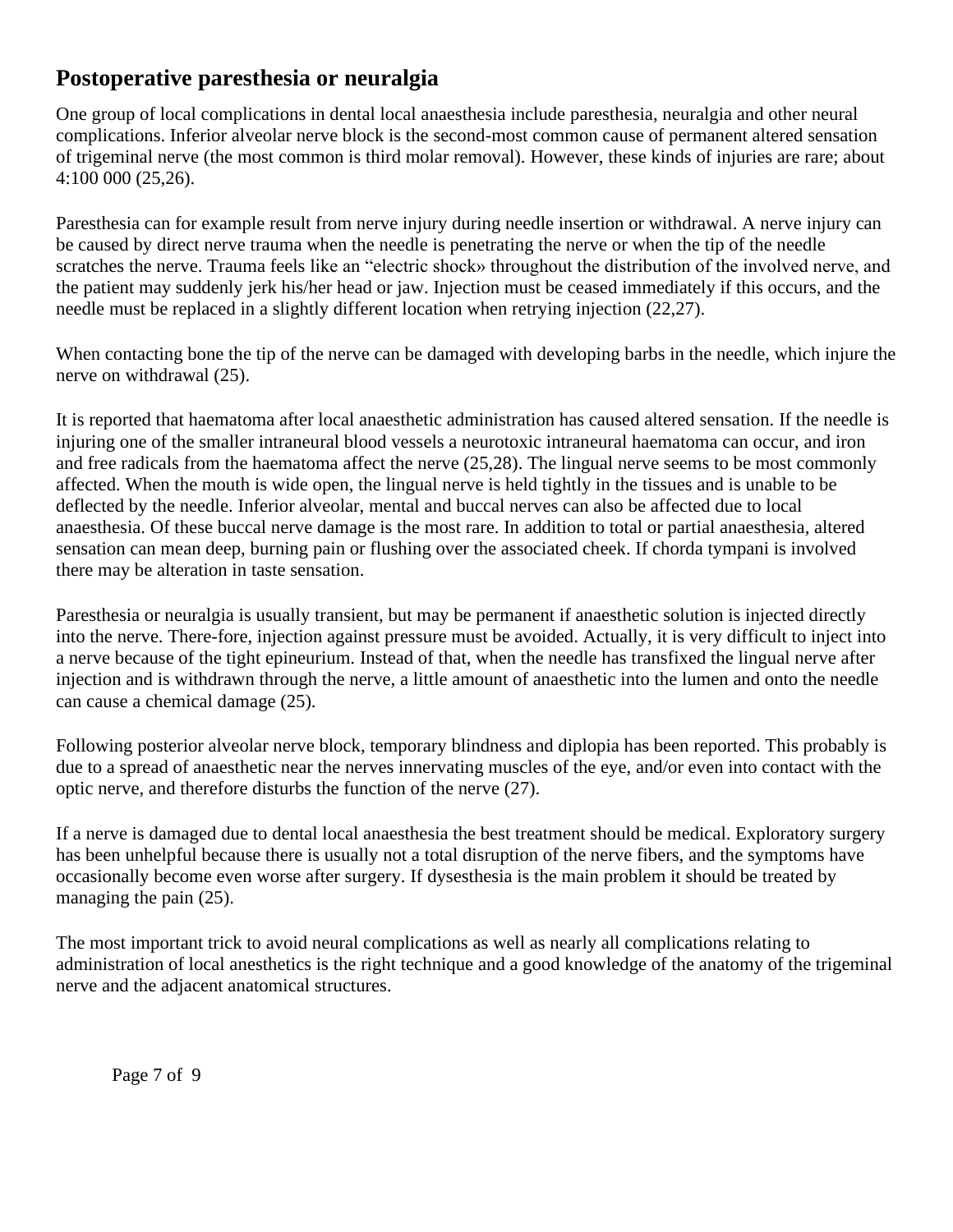#### **English summary** *Säkkinen J, Huppunen M, Suuronen R.*

## **Complications to local anaesthesia**

Administration of local anesthetics is daily routine for most dental practitioners. Normally, the effect is achieved and no adverse effects are seen. However, complications, even very serious ones, can occur in daily practice.

Complications related to local anaesthesia can be divided into two categories: peroperative and postoperative complications. Some complications can be avoided by taking adequate medical history. Naturally, the best way to avoid nearly all complications relating to administration of local anaesthetics is to use the right technique and to have a good knowledge of the anatomy of the trigeminal nerve and the adjacent anatomical structures. However, if complications occur, the dentist should know how best to manage them.

In this review the most common complications are presented. The preventive measures as well as treatment possibilities are also shortly described.

#### **References**

1. Zeltser R, Cohen C, Casap N. The implications of a broken needle in the pterygomandibular space: clinical guidelines for prevention and retrieval. Pediatr Dent 2002; 24: 153 – 6.

2. Faura-Solé M, Sánchez-Garcés MA, Berini-Aytes L, Gay-Escoda C. Broken anesthetic injection needles: Report of 5 cases. Quintessence Int 1999; 30: 461 – 5.

3. Bhatia S, Bounds G. A broken needle in the pterygomandibular space: Report of a case and review of the literature. Dent Update 1998; 25: 35 – 7.

4. McDonogh T. An unususal case of trismus and dysphagia. Br Dent J 1996; 180: 465 – 6.

5. Thompson M, Wright S, Cheng LHH, Starr D. Technical note: Locating broken dental needles. Int J Oral Maxillofac Surg  $2003$ ;  $32:642 - 4$ .

6. Kramp LF, Eleazer PD, Scheetz JP. Evaluation of Prilocaine for the reduction of pain associated with transmucosal anesthetic administration. Anesth Prog 1999; 46: 52 – 5.

7. Harn SD, Durham TM, Callahan BP, Kent DK. The superior alveolar injection technique: A report on technique variations and complications. Gen Dent 2002; 6: 544 – 50.

8. Wilson AW, Deacock S, Downie IP, Zaki G. Allergy to local anaesthetic: The importance of thorough investigation. Br Dent J 2000; 3: 120 – 2.

9. Ball IA. Allergic reaction to lignocaine. Br Dent J 1999; 5: 224 – 6.

10. Brown RS, Paluvoi S, Choksi S, Burgess CM, Reece E. Evaluating a dental patient for local anaesthesia allergy. Compend 2002; 2: 125 – 38.

11. Niwa H, Hirota Y, Shibutani T, Matsuura H. Systemic emergencies and their management in dentistry: Complications independent of underlying disease. Anesth Prog 1996; 1: 29 – 35.

12. Bircher AJ, Surber C. Anaphylactic reaction to lidocaine. Aus Dent J 1999; 1: 64.

13. Rood JP. Adverse reaction to dental local anaesthetic injection – «allergy» is not the cause. Br Dent J 2000; 7: 380 – 4.

14. Meechan JG, Rood JP. Adverse effects of dental local anaesthesia. Dent Update 1997; 8: 315 – 8.

15. Meechan JG, Skelly AM. Problems complicating dental treatment with local anaesthesia or sedation: prevention and management. Dent Update 1997; 24: 278 – 83.

16. Meechan J. How to avoid local anaesthetic toxicity. Br Dent J 1998; 7: 334 – 6.

17. Germishuys PJ. Hyperresponders and adrenaline in local anaesthetic solutions. S Afr Dent J 2001; 4: 175 – 7.

18. Lääketietokeskus. Pharmaca Fennica; 2003. p. 466 – 7, 2402 – 3, 2550 – 1.

19. Lustig JP, Zusman SP. Immediate complications of local anesthetic. J Am Dent Assoc 1999; 130: 496 – 9.

20. Madan GA, Madan SG, Madan AD. Failure of inferior alveolar nerve block. Exploring the alternatives. J Am Dent Assoc 2002; 7: 843 – 6.

Page 8 of 9